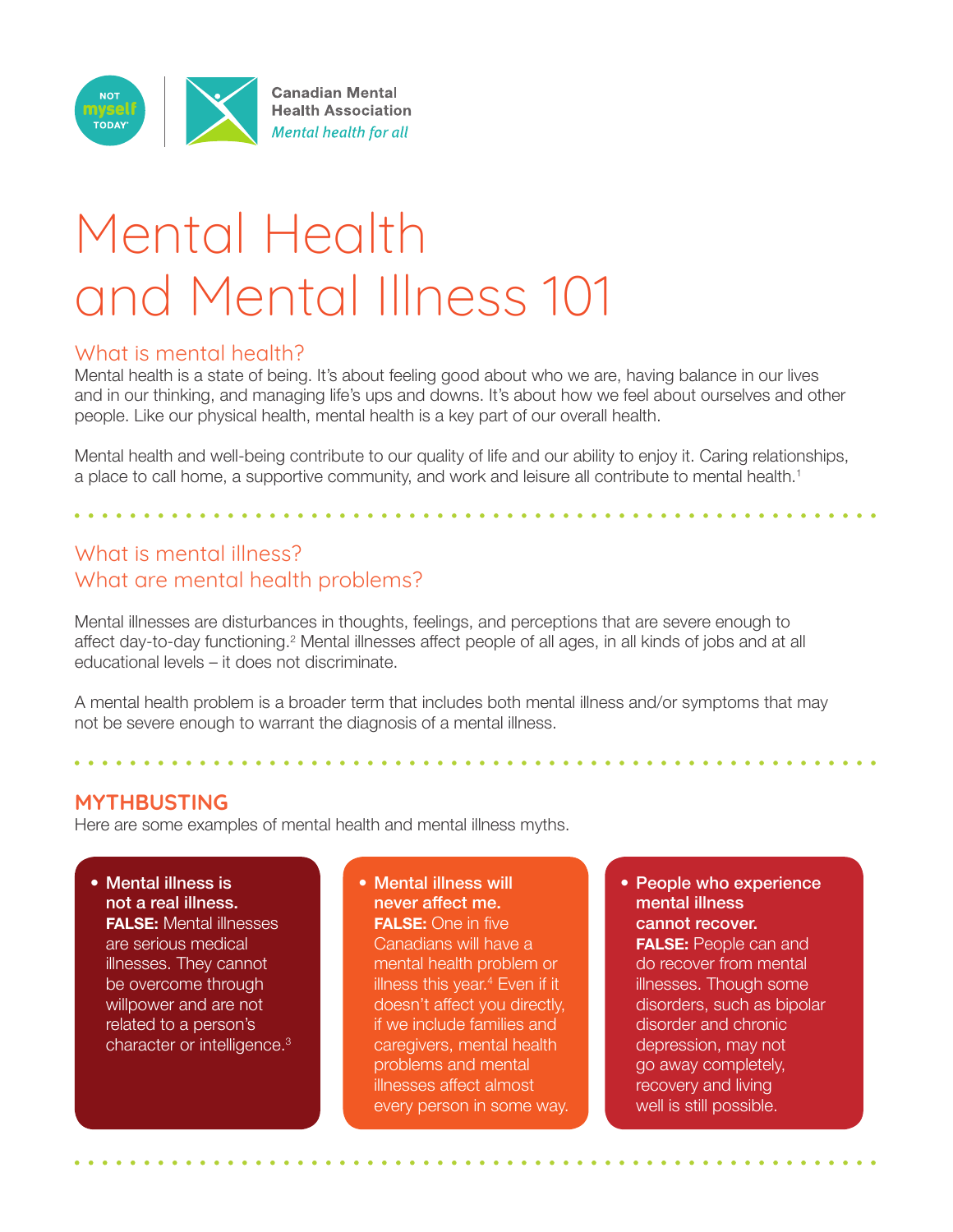

### How can you look after your mental health?

Supporting your own mental health and well-being can mean different things to different people. Here are a few ways you can get started.



## **Take care of your physical health:**

- Eat a well-balanced diet
- Get outside with natural light and fresh air for at least 10–20 minutes every day
- Prioritize a good night's sleep
- Stay hydrated by drinking enough water each day
- Avoid or limit your intake of alcohol, caffeine, tobacco and other non-prescription drugs
- Stay active and exercise



## **Take time to do things you enjoy:**

- Make time for your hobbies
- Spend time with friends and family
- Meditate
- Listen to music
- Watch a favourite TV show or movie
- Write in a journal
- Volunteer or help others



#### **Know and respect your limits:**

- Be honest about the time you need to recharge and rest
- Establish boundaries between your work and home life